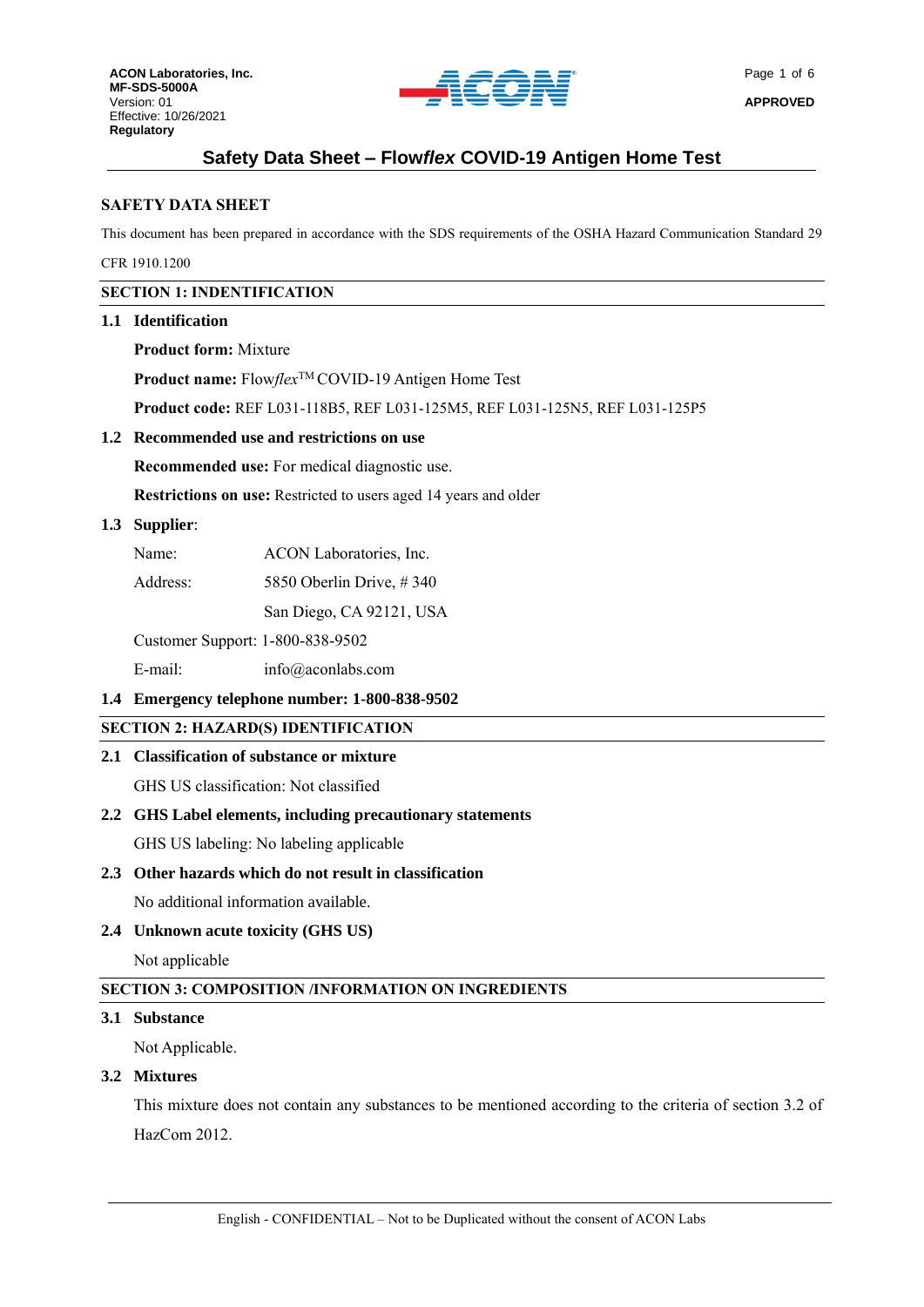

## **SECTION 4: FIRST AID MEASURES**

### **4.1 Description of first aid measures**

First-aid measures after inhalation: Remove person to fresh air and keep comfortable for breathing.

First-aid measures after skin contact: Wash skin with plenty of water.

First-aid measures after eye contact: Rinse eyes with water as a precaution.

First-aid measures after ingestion: Call a poison center/doctor/physician if you feel unwell.

# **4.2 Most important symptoms and effects (acute and delayed)**

No additional information available.

## **4.3 Immediate medical attention and special treatment, if necessary**

Treat symptomatically.

**SECTION 5: FIREFIGHTING MEASURES**

## **5.1 Suitable (and unsuitable) extinguishing media**

Suitable extinguishing media: Water spray. Dry powder. Foam.

## **5.2 Special hazards arising from the chemical**

Reactivity: The product is non-reactive under normal conditions of use, storage and transport.

## **5.3 Special protective equipment and precautions for firefighters**

Protection during firefighting: Do not attempt to take action without suitable protective equipment.

Self -contained breathing apparatus. Complete protective clothing.

#### **SECTION 6: ACCIDENTAL RELEASE MEASURES**

# **6.1 Personal precautions, protective equipment and emergency procedures**

#### **6.1.1. For non-emergency personnel**

Emergency procedures: Evacuate unnecessary personnel.

#### **6.1.2. For emergency responders**

Protective equipment: Do not attempt to take action without suitable protective equipment. For further information refer to section 8: "Exposure controls/personal protection".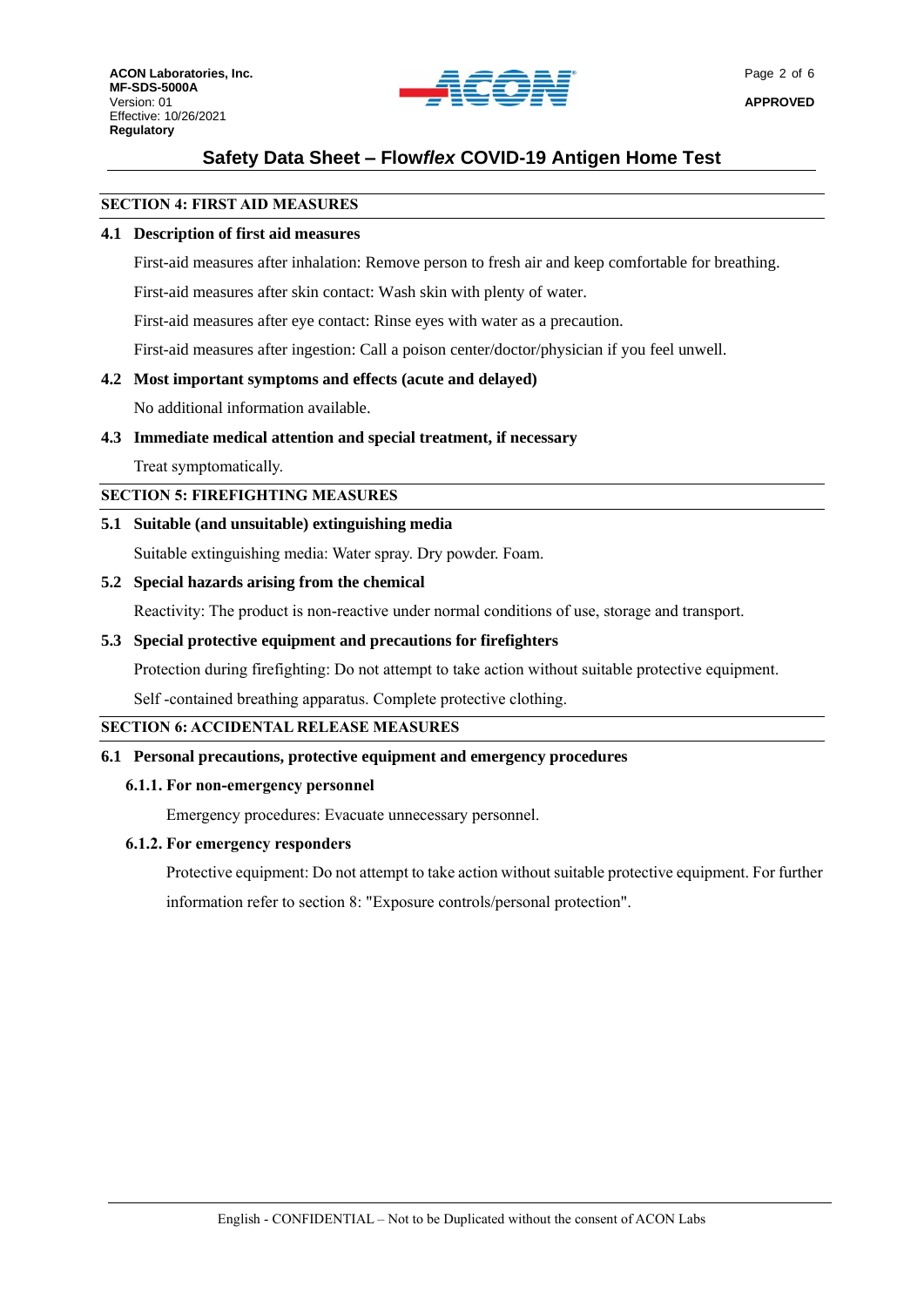

#### **6.2 Environmental precautions**

Avoid release to the environment.

# **6.3 Methods and material for containment and cleaning up**

Methods for cleaning up: Take up liquid spill into absorbent material.

Other information: Dispose of materials or solid residues at an authorized site.

Reference to other sections: For further information refer to section 13.

#### **SECTION 7: HANDLING AND STORAGE**

### **7.1 Precautions for safe handling**

Precautions for safe handling: Ensure good ventilation of the work station. Wear personal protective equipment.

Hygiene measures: Do not eat, drink or smoke when using this product. Always wash hands after handling the product.

#### **7.2 Conditions for safe storage, including any incompatibilities**

Storage conditions: Product must only be kept in the original packaging. Keep cool.

### **SECTION 8: EXPOSURE CONTROLS/PERSONAL PROTECTION**

#### **8.1 Control parameters**

No additional information available

#### **8.2 Appropriate engineering controls**

Appropriate engineering controls: Ensure good ventilation of the work station.

Environmental exposure controls: Avoid release to the environment.

#### **8.3 Individual protection measures/Personal protective equipment**

#### **Personal protective equipment:**

Gloves. Safety glasses. Protective clothing.

#### **Hand protection:**

Protective gloves

#### **Eye protection:**

Safety glasses

#### **Skin and body protection:**

Wear suitable protective clothing

#### **Respiratory protection:**

A risk assessment is required

#### **Personal protective equipment symbol(s):**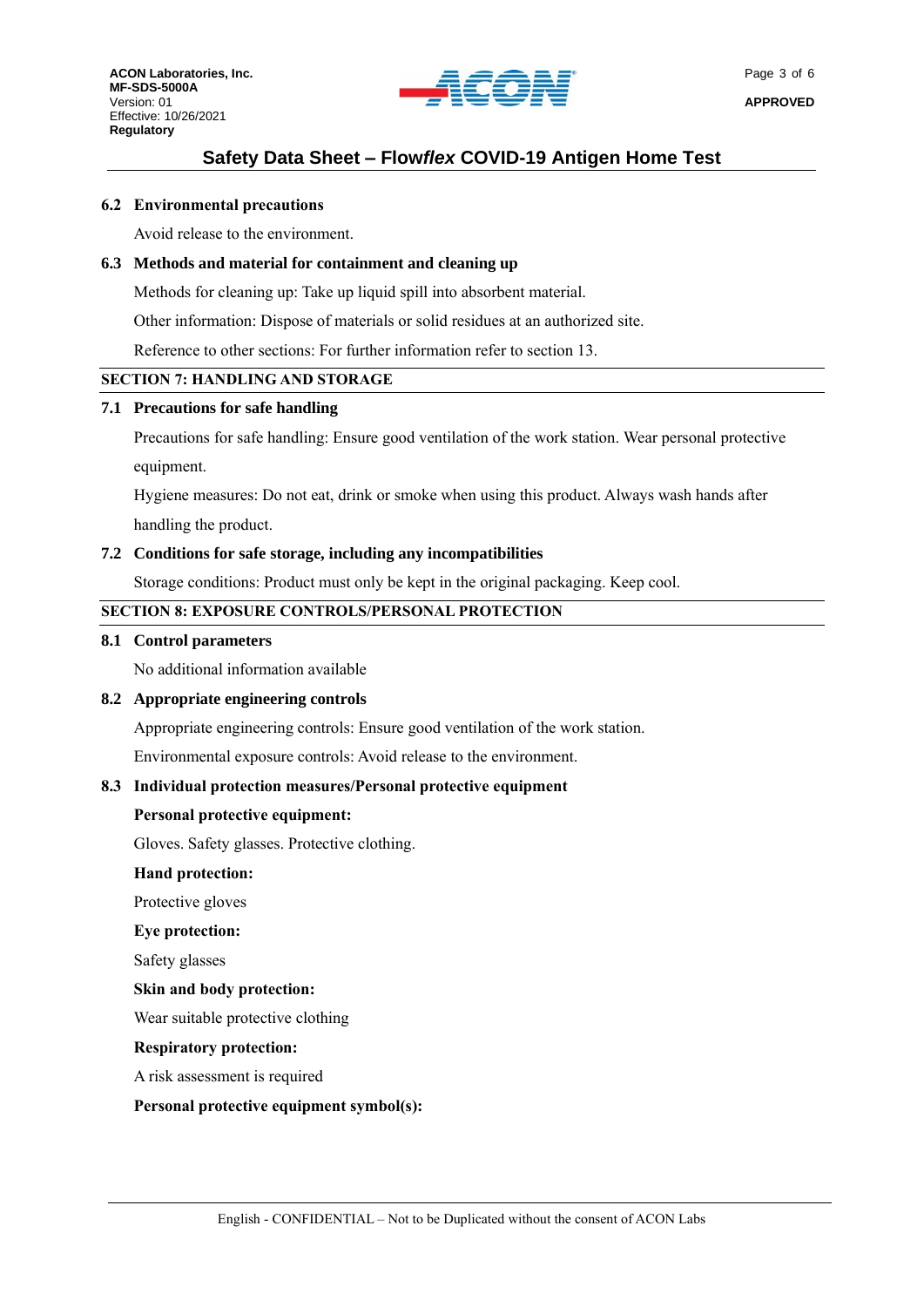



## **SECTION 9: PHYSICAL AND CHEMICAL PROPERTIES**

#### **9.1 Information on basic physical and chemical properties**

| Physical state                              | Liquid              |
|---------------------------------------------|---------------------|
| Color                                       | No data available   |
| Odor                                        | Not applicable      |
| Odor threshold                              | No data available   |
| pH                                          | No data available   |
| Melting point                               | No data available   |
| Freezing point                              | Not applicable      |
| Boiling point                               | No data available   |
| Flash point                                 | Not applicable      |
| Relative evaporation rate (butyl acetate=1) | No data available   |
| Flammability (solid, gas)                   | : Non flammable     |
| Vapor pressure                              | No data available   |
| Relative vapor density at 20 $^{\circ}$ C   | No data available   |
| Relative density                            | Not applicable      |
| Solubility                                  | : No data available |
| Log Pow                                     | No data available   |
| Auto-ignition temperature                   | : Not applicable    |
| Decomposition temperature                   | No data available   |
| Viscosity, kinematic                        | No data available   |
| Viscosity, dynamic                          | : No data available |
| <b>Explosion</b> limits                     | : Not applicable    |
| <b>Explosive properties</b>                 | : No data available |
| Oxidizing properties                        | : No data available |

### **9.2 Other information**

No additional information available.

# **SECTION 10: STABILITY AND REACTIVITY**

#### **10.1 Reactivity**

The product is non-reactive under normal conditions of use, storage and transport.

#### **10.2 Chemical stability**

Stable under normal conditions.

#### **10.3 Possibility of hazardous reactions**

No dangerous reactions known under normal conditions of use.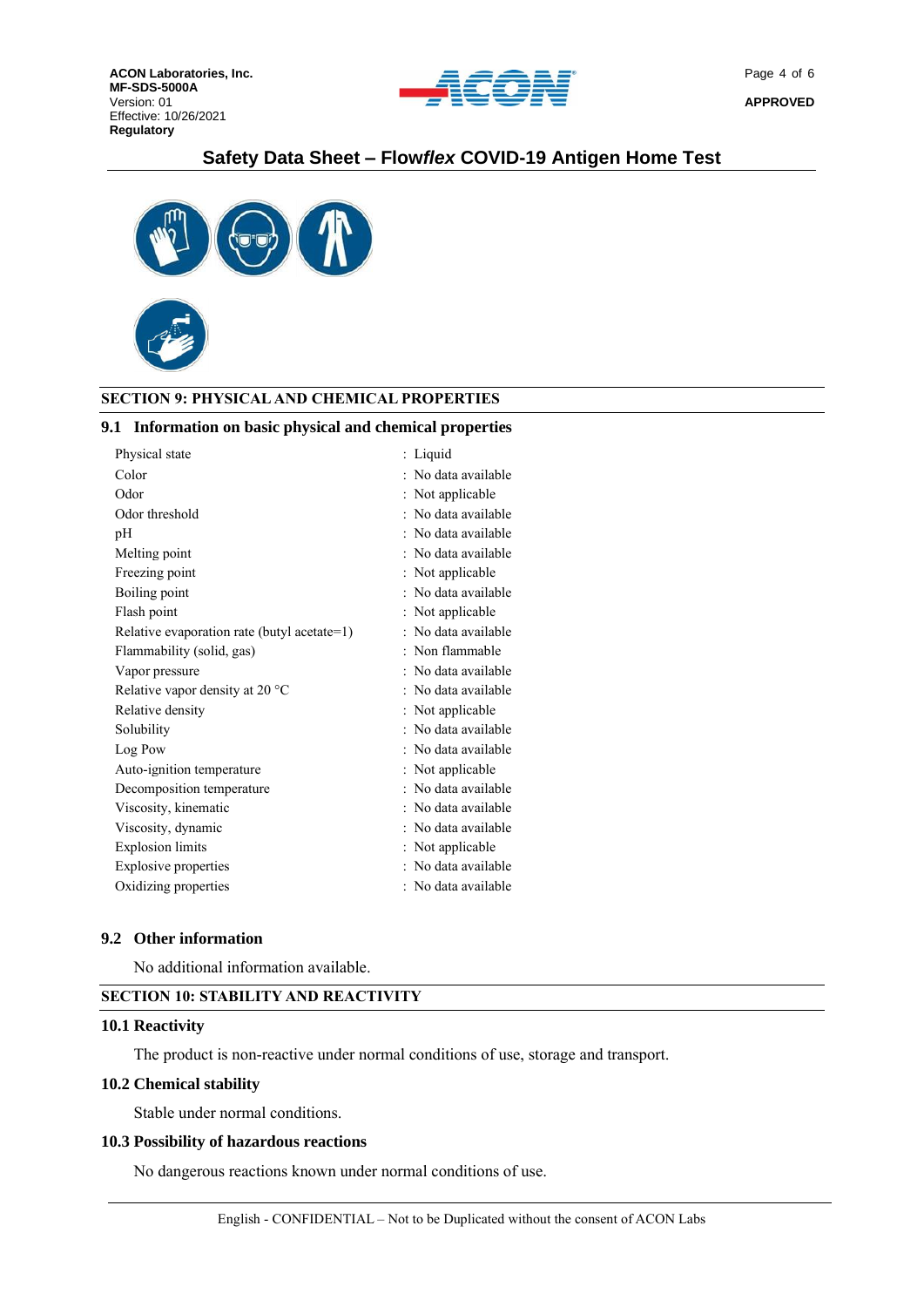

## **10.4 Conditions to avoid**

None under recommended storage and handling conditions (see section 7).

### **10.5 Incompatible material**

No additional information available.

### **10.6 Hazardous decomposition products**

Not established.

# **SECTION 11: TOXICOLOGICAL INFORMATION**

#### **11.1 Information on toxicological effects**

Acute toxicity (oral): Not classified

Acute toxicity (dermal): Not classified

Acute toxicity (inhalation): Not classified

Skin corrosion/irritation: Not classified

Serious eye damage/irritation: Not classified

Respiratory or skin sensitization: Not classified

Germ cell mutagenicity: Not classified

Carcinogenicity: Not classified

Reproductive toxicity: Not classified

Specific target organ toxicity – single exposure: Not classified

Specific target organ toxicity – repeated exposure: Not classified

Aspiration hazard: Not classified

Viscosity, kinematic: No data available

# **SECTION 12: ECOLOGICAL INFORMATION**

### **12.1 Toxicity**

Ecology – general: No additional data.

#### **12.2 Persistence and degradability**

No additional information available.

# **12.3 Bioaccumulative potential**

No additional information available.

#### **12.4 Mobility in soil**

No additional information available.

#### **12.5 Other adverse effects**

No additional information available.